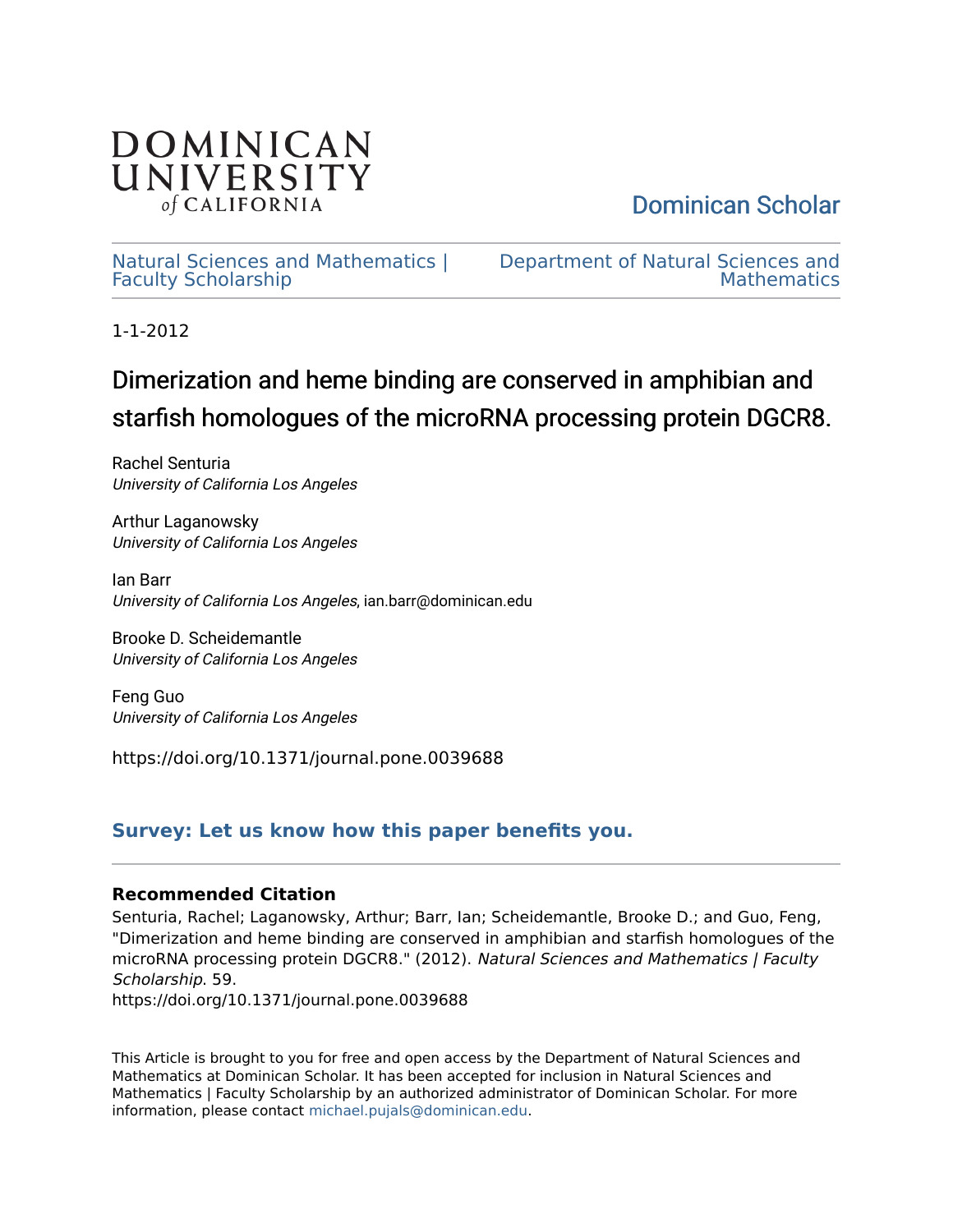# Dimerization and Heme Binding Are Conserved in Amphibian and Starfish Homologues of the microRNA Processing Protein DGCR8

# Rachel Senturia<sup>1</sup>, Arthur Laganowsky<sup>2¤</sup>, Ian Barr<sup>1</sup>, Brooke D. Scheidemantle<sup>1</sup>, Feng Guo<sup>1</sup>\*

1 Department of Biological Chemistry, David Geffen School of Medicine, Molecular Biology Institute, University of California Los Angeles, Los Angeles, California, United States of America, 2 Department of Chemistry and Biochemistry, UCLA-DOE Institute for Genomics and Proteomics, University of California Los Angeles, Los Angeles, California, United States of America

# Abstract

Human DiGeorge Critical Region 8 (DGCR8) is an essential microRNA (miRNA) processing factor that is activated via direct interaction with Fe(III) heme. In order for DGCR8 to bind heme, it must dimerize using a dimerization domain embedded within its heme-binding domain (HBD). We previously reported a crystal structure of the dimerization domain from human DGCR8, which demonstrated how dimerization results in the formation of a surface important for association with heme. Here, in an attempt to crystallize the HBD, we search for DGCR8 homologues and show that DGCR8 from Patiria miniata (bat star) also binds heme. The extinction coefficients (e) of DGCR8-heme complexes are determined; these values are useful for biochemical analyses and allow us to estimate the heme occupancy of DGCR8 proteins. Additionally, we present the crystal structure of the Xenopus laevis dimerization domain. The structure is very similar to that of human DGCR8. Our results indicate that dimerization and heme binding are evolutionarily conserved properties of DGCR8 homologues not only in vertebrates, but also in at least some invertebrates.

Citation: Senturia R, Laganowsky A, Barr I, Scheidemantle BD, Guo F (2012) Dimerization and Heme Binding Are Conserved in Amphibian and Starfish Homologues of the microRNA Processing Protein DGCR8. PLoS ONE 7(7): e39688. doi:10.1371/journal.pone.0039688

Editor: Vladimir N. Uversky, University of South Florida College of Medicine, United States of America

Received April 18, 2012; Accepted May 25, 2012; Published July 2, 2012

Copyright: © 2012 Senturia et al. This is an open-access article distributed under the terms of the Creative Commons Attribution License, which permits unrestricted use, distribution, and reproduction in any medium, provided the original author and source are credited.

Funding: This work was supported by National Institutes of Health (NIH) grant GM080563 to F.G. and by UCLA Dissertation Year Fellowship to R.S. The funders had no role in the study design, data collection and analysis, decision to publish, or preparation of the manuscript.

Competing Interests: The authors have declared that no competing interests exist.

\* E-mail: fguo@mbi.ucla.edu

¤ Current address: Chemistry Research Laboratory, Department of Chemistry, University of Oxford, Oxford, United Kingdom

## Introduction

microRNAs (miRNAs) are a class of  $\sim$ 22 nucleotide (nt) noncoding RNAs that negatively regulate gene expression by destabilizing target mRNAs or inhibiting their translation [1,2]. Mature miRNAs originate from primary transcripts (pri-miRNAs) that may be transcribedas introns ofmRNAsor asindependent transcripts [3]. In the first step of miRNA processing, a pri-miRNA is cleaved in the nucleustoproduceanintermediatecalledtheprecursormiRNA(premiRNA), by a protein complex called the Microprocessor, which is minimally composed of the ribonuclease III enzyme Drosha, and the RNA-binding partner DGCR8 [4,5,6,7,8]. pre-miRNAs are exported to the cytoplasm where they undergo additional cleavages by another ribonuclease III enzyme Dicer to produce miRNA duplexes. miRNA duplexes are then incorporated into the miRNA-induced silencing complex (miRISC) and unwound into the mature singlestranded form. DGCR8, the focus of this study, is required for primiRNA processing both in vitro and in vivo [6,8,9,10]. The DGCR8 gene is heterozygously deleted along with about 30 other genes in DiGeorge syndrome patients [11].  $Dgcr8^{+/-}$  mouse models indicated pri-miRNA processing defects in the brain and neurological defects and symptoms similar to those observed in DiGeorge syndrome [12,13,14].

In addition to the well accepted role of recognizing pri-miRNAs [15,16,17,18], we found that a truncated form of human DGCR8 called NC1 (residues 276–751) binds Fe(III) heme when overexpressed in E. coli and is fully active in reconstituted pri-miRNA processing assays [16,19]. ApoNC1 dimer is activated for primiRNA processing in vitro by  $Fe(III)$  (ferric) heme, but not by  $Fe(II)$ (ferrous) heme [20]. These observations demonstrated the functional importance of heme binding to DGCR8, especially the redox state of the heme iron, in miRNA processing. Human DGCR8 is composed of an N-terminal region that is required for nuclear localization, a central heme-binding domain (HBD, residues 276–498), two double-stranded RNA-binding domains (dsRBDs, residues 500–700) and a C-terminal tail (CTT, residues 701–751) (Figure 1A). Recombinant human HBD binds Fe(III) heme and displays an electronic absorption spectrum similar to that of Fe(III) heme-bound NC1 [21]. The HBD is a dimer and each HBD dimer binds one heme molecule. The HBD coordinates the heme Fe(III) using two thiol/thiolate groups from the highly-conserved Cys352 residues contributed by both subunits (Figure 1B) [19].

We previously identified a conserved N-terminal region of human HBD as a dimerization (sub)domain (residues 276–353), and determined a crystal structure of the human DGCR8 dimerization domain [21]. This structure revealed an expansive dimerization interface mediated mainly by hydrophobic interactions. The structure contains a WW motif, which is comprised of three anti-parallel  $\beta$ -strands [21]. Most previously characterized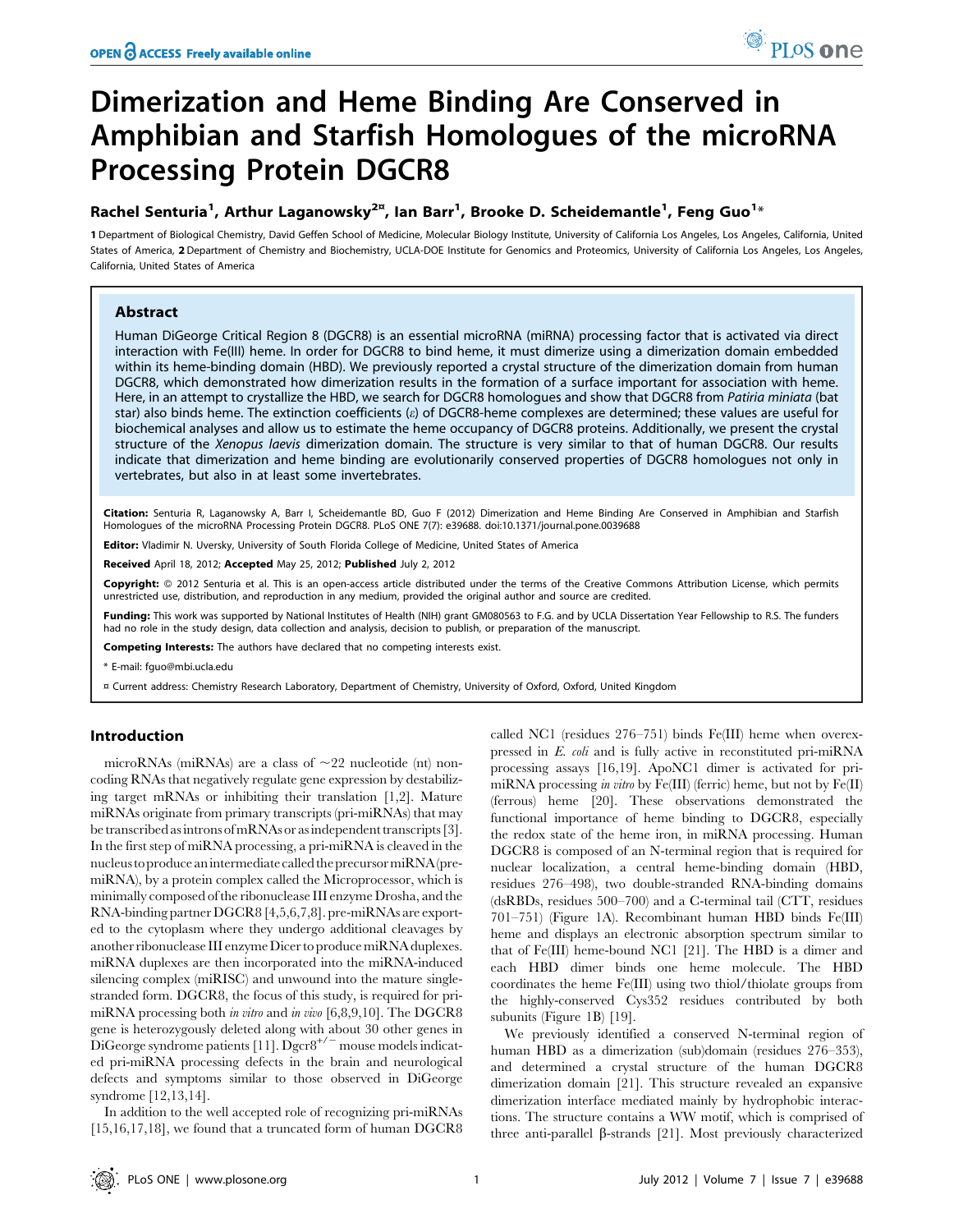

**C-terminal region**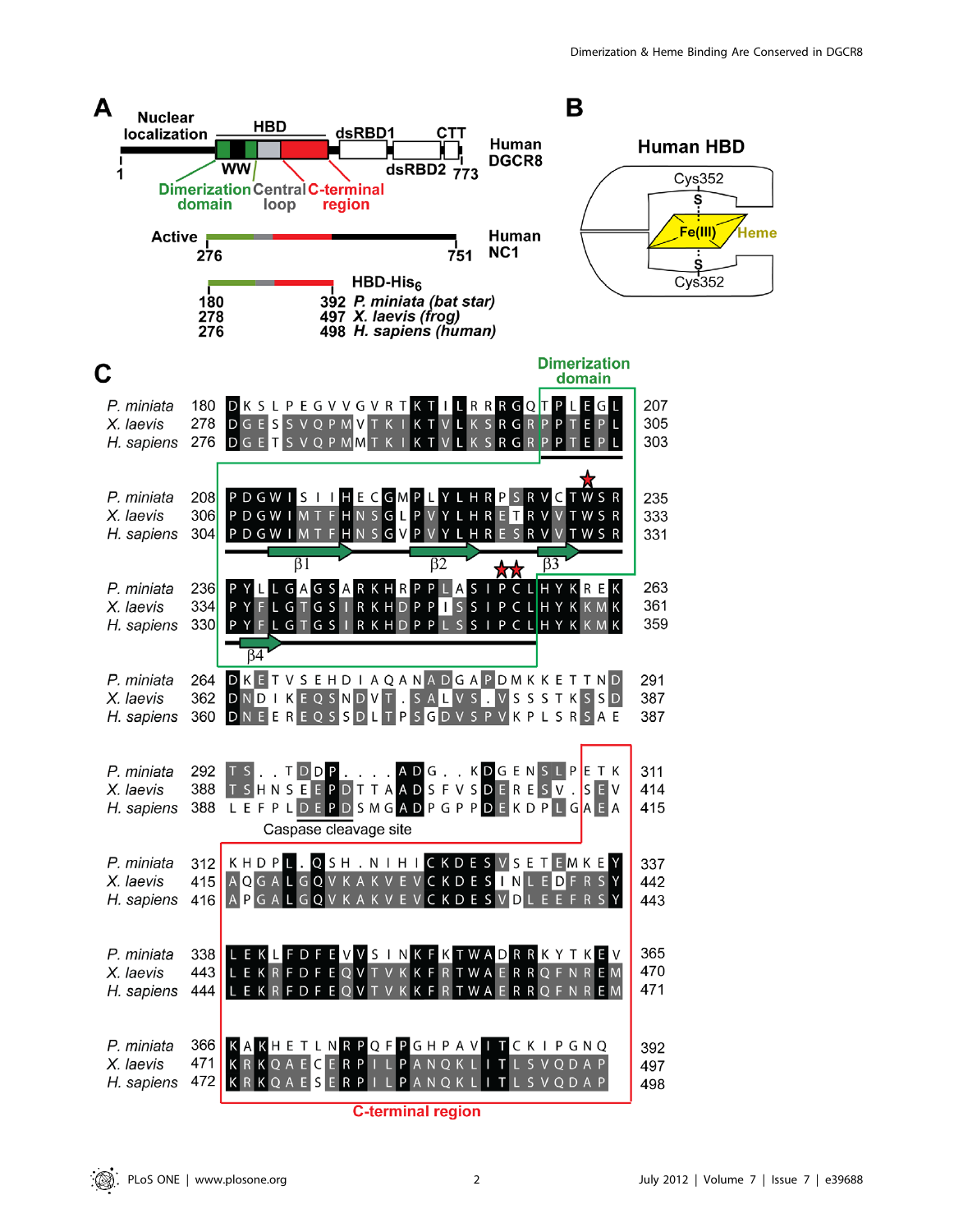Figure 1. Domain structure of DGCR8 and sequence alignment of the heme-binding domains. (A) Domain structure of human DGCR8 and schematics of the NC1 and HBD constructs used in this study. (B) Schematic of how the DGCR8 HBD binds Fe(III) heme. (C) Sequence alignment of bat star, frog and human HBDs. Identical residues are shaded in black. Residues that are identical only between two species are shaded in gray. Red stars denote residues in human HBD known to be important for heme binding. Secondary structure assignments derived from the crystal structure of frog dimerization domain are shown below the sequences, with  $\beta$ -strands as green arrows and loops as bars. doi:10.1371/journal.pone.0039688.g001

WW motifs are monomeric and mediate protein-protein interactions by associating with proline-rich peptide segments [22,23]. The WW motif of DGCR8 is structurally similar to other known WW motifs [21]. However, the WW motif in DGCR8 is unlikely to bind proline-containing peptides because the surface typically used for peptide binding is occluded in the structure. Instead, the DGCR8 WW motif forms a structural platform for dimerization and aids heme binding [21]. Dimerization occurs in part through formation of a  $\beta$ -sheet between the WW motif and a fourth strand in the C-terminal neighboring region (residues 332–352) of the partner subunit. This ''domain swapped'' conformation allows proper spatial positioning of residues required for heme binding, thus resulting in a heme-binding surface [21]. The structure of the human DGCR8 dimerization domain provides structural evidence to explain why dimerization of DGCR8 is required for heme binding.

Our previous studies have been mostly focusing on the human DGCR8 protein. Here we explore heme binding properties of DGCR8 homologues, partially in pursuit to crystallize the HBD. We show that the bat star  $(P. miniata)$  DGCR8 binds Fe(III) heme. We present the crystal structure of the frog  $(X. \text{ leaves})$  DGCR8 dimerization domain. These results suggest that dimerization and heme binding are evolutionarily conserved features of the DGCR8 family of miRNA processing factors.

#### Results

#### Heme Binding is Conserved in a Starfish DGCR8

In our pursuit to crystallize the DGCR8 HBD, we searched for homologues within other organisms. DGCR8, along with its partner nuclease Drosha, was only found in animals. We noticed that while the sequences of mammalian DGCR8 HBDs are highly similar to each other (for example, the mouse sequence is 96% identical to the human), those from frog (Xenopus laevis) and bat star (Patiria miniata), an echinoderm invertebrate [24], have diverged from human (Figure 1C). The bat star HBD sequence shares lower identity (41%) to human than that of frog HBD (80%). Interestingly, the residues known to be critical for heme binding in human, Cys352 [16], Trp329 [21] (Figure 1C, red stars), are conserved in all three species. These observations suggest that the bat star and frog DGCR8 may use a similar mechanism to bind heme as the human.

To experimentally test heme binding and to seek new opportunities for crystallization, we cloned, expressed in E. coli, and purified the bat star and frog HBD-His $_6$  (all HBD constructs this paper refers to contain a non-cleavable Cterminal  $His<sub>6</sub>$  tag; they are abbreviated as HBD). The frog HBD has been shown to bind Fe(III) heme [19]. Here we report that, the purified bat star HBD displays an electronic absorption spectrum with peaks at 367, 450 and 556 nm, similar to those of human HBD, indicating that it also binds Fe(III) heme (Figure 2A). In size exclusion chromatography (SEC) analyses, the bat star HBD (26 kDa per subunit) eluted at 13.8 mL, which is similar to that of the human HBD dimer (54 kDa) but is 2.6 mL earlier than that of a monomeric human DGCR8 protein (residues 499–751, called NC9, 29 kDa). This observation indicates that the Fe(III) bat star HBD is a dimer

(Figure 2B). These results suggest that heme binding and dimerization are conserved at least among DGCR8 homologues from mammals, amphibians and starfish.

# Determination of the Extinction Coefficients and Heme Contents of Fe(III) Heme-DGCR8 Complexes

To increase the chance of obtaining crystals and to facilitate biochemical analysis of heme-DGCR8 complexes, we need to estimate the heme occupancy of purified complexes. Overexpression of heme proteins in bacteria induces heme deficiency and often results in the presence of both holo- and apo-proteins. Even though we add  $\delta$ -aminolevulinic acid ( $\delta$ -ALA), a heme biosynthesis



Figure 2. The bat star DGCR8 HBD binds heme as a dimer. (A) Electronic absorption spectrum of bat star HBD. Peak wavelengths and the corresponding extinction coefficients are labeled. (B) Size exclusion chromatogram of the bat star HBD, obtained from the last step of the purification procedure. The elution volumes of the dimeric human HBD (54 kDa) and the monomeric human NC9 (29 kDa) proteins are indicated as triangles. Inset, a sodium dodecyl sulfate polyacrylamide gel electrophoresis (SDS-PAGE) image of the 13.8-mL peak fraction of bat star HBD.

doi:10.1371/journal.pone.0039688.g002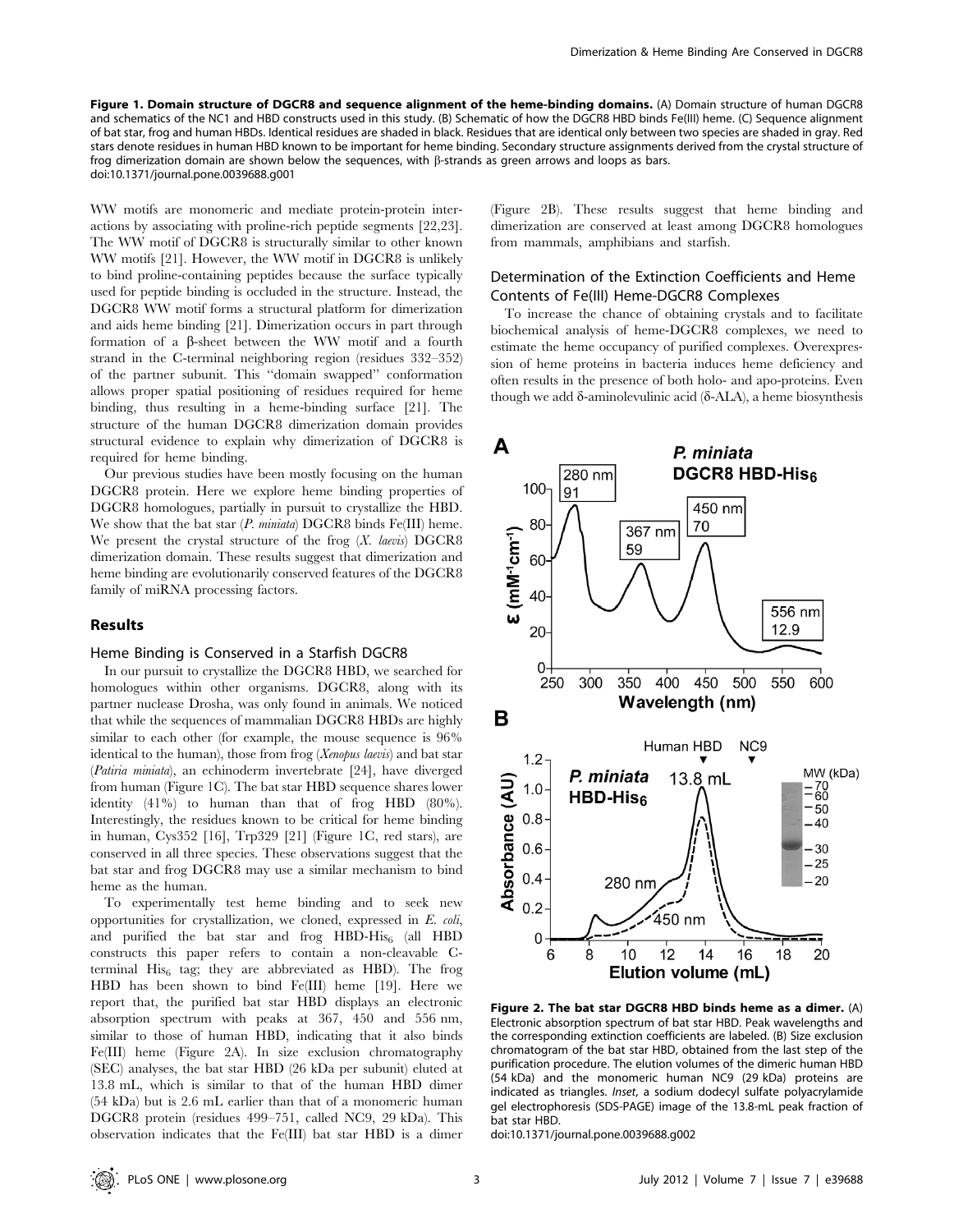intermediate and the product of the rating-limiting step in heme biosynthesis pathway, the  $A_{450 \text{ nm}}/A_{280 \text{ nm}}$  ratio (the  $R\zeta$  value) of recombinant DGCR8 proteins as calculated from electronic absorption spectra often varies from preparation to preparation. Until the current study, it has not been clear to what extent these proteins were occupied by heme.

To answer this question, we determined the extinction coefficients of various DGCR8-heme complexes, which in turn allowed us to estimate their heme occupancy using electronic absorption spectroscopy. For each DGCR8-heme complex, we recorded the electronic absorption spectrum, determined the heme concentration using the pyridine hemochromogen method [25], and measured the protein concentration using the Bicinchoninic Acid (BCA) protein assay [26]. The pyridine hemochrome, formed after extraction of heme from the complexes and reduction of the heme iron, has a sharp and intense absorption peak at 557 nm that obeys Beer's law over a wide concentration range, allowing the concentration of heme in the complex to be determined accurately [25]. The heme concentration of a bat star HBD preparation was determined to be 7.3  $\mu$ M, and the extinction coefficient of the Fe(III) heme in this protein at  $450 \text{ nm}$  ( $\varepsilon_{450\text{ heme}}$ ) was determined to be  $70 \text{ mM}^{-1} \text{ cm}^{-1}$  (Figure 2A and Table 1). The BCA method measures cuprous  $(Cu^{1+})$  ion produced in the reaction of proteins with alkaline  $Cu^{2+}$  (called the biuret reaction) and has relatively low protein-to-protein variation [26]. The concentration of the same bat star HBD dimer protein described above was estimated to be  $7 \mu M$ . Thus the molar ratio of protein to heme, or heme occupancy, was close to 100%. With the confidence in the homogeneity of this complex, we further estimated the extinction coefficient of the dimeric Fe(III) hemebound HBD at 280 nm  $(\epsilon_{280, \text{holo}})$  to be 91 mM<sup>-1</sup>cm<sup>-1</sup> (Figure 2A). This value is higher than that of the dimeric apoHBD  $(\epsilon_{280,\text{apo}} = 48 \text{ mM}^{-1} \text{cm}^{-1})$  as calculated from the amino acid sequence [27], consistent with the expectation that the extinction coefficient of the HBD complex at 280 nm is contributed by both the protein and heme moieties. We encounter situations where apoHBD is present in the bat star HBD samples and the  $A_{450}/A_{280}$  ratio is lower than  $\varepsilon_{450}/\sqrt{\frac{200}{n}}$  $\varepsilon_{280,\text{holo}}$  (0.77). In these cases, the heme occupancy ( $O_{\text{heme}}$ ) may be calculated using the following equation:

$$
O_{heme} = \frac{\varepsilon_{280,apo} \times \frac{A_{450}}{A_{280}}}{\varepsilon_{450} - \left(\varepsilon_{280,holo} - \varepsilon_{280,apo}\right) \times \frac{A_{450}}{A_{280}}}
$$

Using the pyridine hemochromogen method, we determined the  $\varepsilon_{450}$  values of the human HBD and NC1 proteins and the  $\varepsilon_{451}$ of the frog HBD to be 74, 74 and 72  $\text{mM}^{-1}\text{cm}^{-1}$ , respectively (Table 1). The essentially identical  $\varepsilon_{450/451}$  values suggest that the chemical environments of the Fe(III) heme are very similar in the

HBDs from human, frog and bat star, and regardless whether the dsRBDs and CTT are present. The  $\varepsilon_{450}$  of the human NC1 is higher than the value we previously reported  $(58 \text{ mM}^{-1} \text{cm}^{-1})$ [16]. However, the latter was determined via organic solvent extraction of heme, followed by quantification using reverse-phase high pressure liquid chromatography (HPLC). This procedure may have underestimated the extinction coefficient value if the heme extraction was incomplete.

The BCA assays estimated that the heme occupancy of the human HBD, NC1 and frog HBD preparations used in these experiments were less than 100%, thus their  $\varepsilon_{280, \text{holo}}$  could not yet be confidently determined. We note that the absence of imidazole and thiol-containing reducing reagents in the storage buffer of bat star HBD may have contributed to the higher heme content. Further investigation will be needed to confirm this possibility.

# Structure Determination of the Frog DGCR8 Dimerization Domain

In initial crystallization screens, the frog HBD protein appeared as red phase separation. An additive screen was performed under the condition producing this phase separation. Single crystals were obtained from the addition of tribasic sodium citrate. These crystals lacked any color, suggesting that heme was not bound to the protein. Nevertheless, they diffracted X-ray to 1.9 Å resolution and a complete data set was collected (Table 2). The structure was solved using molecular replacement with the human dimerization domain structure as the search model. In the  $2F_0-F_c$  map, clear and continuous electron density was observed from Pro300 to Cys354; the electron densities of the main chain and side chain of Leu355 were present but were disconnected when contoured at  $1\sigma$  level (the N- and C-terminal ends of the electron density are shown in Figures 3A, 3B). We did not detect electron density for the first 22 N-terminal residues ( $\#278-299$ ) and the 142 residues at the C-terminus ( $\#356-$ 497). The latter region is comprised of the central loop and the C-terminal region of the frog HBD. Crystallographic refinement was performed using a model containing DGCR8 residues 300– 355 and water molecules, and resulted in final R and  $R_{free}$ factors of 0.2068 and 0.2280, respectively (Table 2).

To determine if the missing electron density was due to lack of ordered structures in the crystal or degradation of the HBD protein over the prolonged period of crystallization, we dissolved crystals and analyzed the protein using matrix-assisted laser desorption ionization time of flight (MALDI-TOF) mass spectrometry. The resulting mass spectra did not reveal any full-length frog HBD at the expected molecular mass of 26,469 Da, as we have successfully achieved for the same protein using the same instrument and a similar procedure in a previous study [19]. Instead, we observed two main ions with  $m/z$  of 4,445 and 6,820, respectively (Figure 4). These ions

| Table 1. Extinction coefficients for homologous HBDs. |
|-------------------------------------------------------|
|                                                       |

|                     | $\varepsilon_{\bf366/367}$ (mM $^{-1}$ cm $^{-1})$ | $\varepsilon_{\bf 450/451}$ (mM $^{-1}$ cm $^{-1})$ | $\varepsilon_{\bf 556}$ (mM $^{-1}$ cm $^{-1})$ |  |
|---------------------|----------------------------------------------------|-----------------------------------------------------|-------------------------------------------------|--|
| <b>Human HBD</b>    | $60 \pm 1$ (366 nm)                                | 74 $\pm$ 1 (450 nm)                                 | $14.2 \pm 0.3$                                  |  |
| <b>Frog HBD</b>     | $62 \pm 3$ (366 nm)                                | $72 \pm 3$ (451 nm)                                 | $14.0 \pm 0.6$                                  |  |
| <b>Bat star HBD</b> | 59 $\pm$ 3 (367 nm)                                | 70 $\pm$ 4 (450 nm)                                 | $12.9 \pm 0.6$                                  |  |
| Human NC1           | $62 \pm 2$ (366 nm)                                | 74 $\pm$ 2 (450 nm)                                 | $14.1 \pm 0.4$                                  |  |
|                     |                                                    |                                                     |                                                 |  |

doi:10.1371/journal.pone.0039688.t001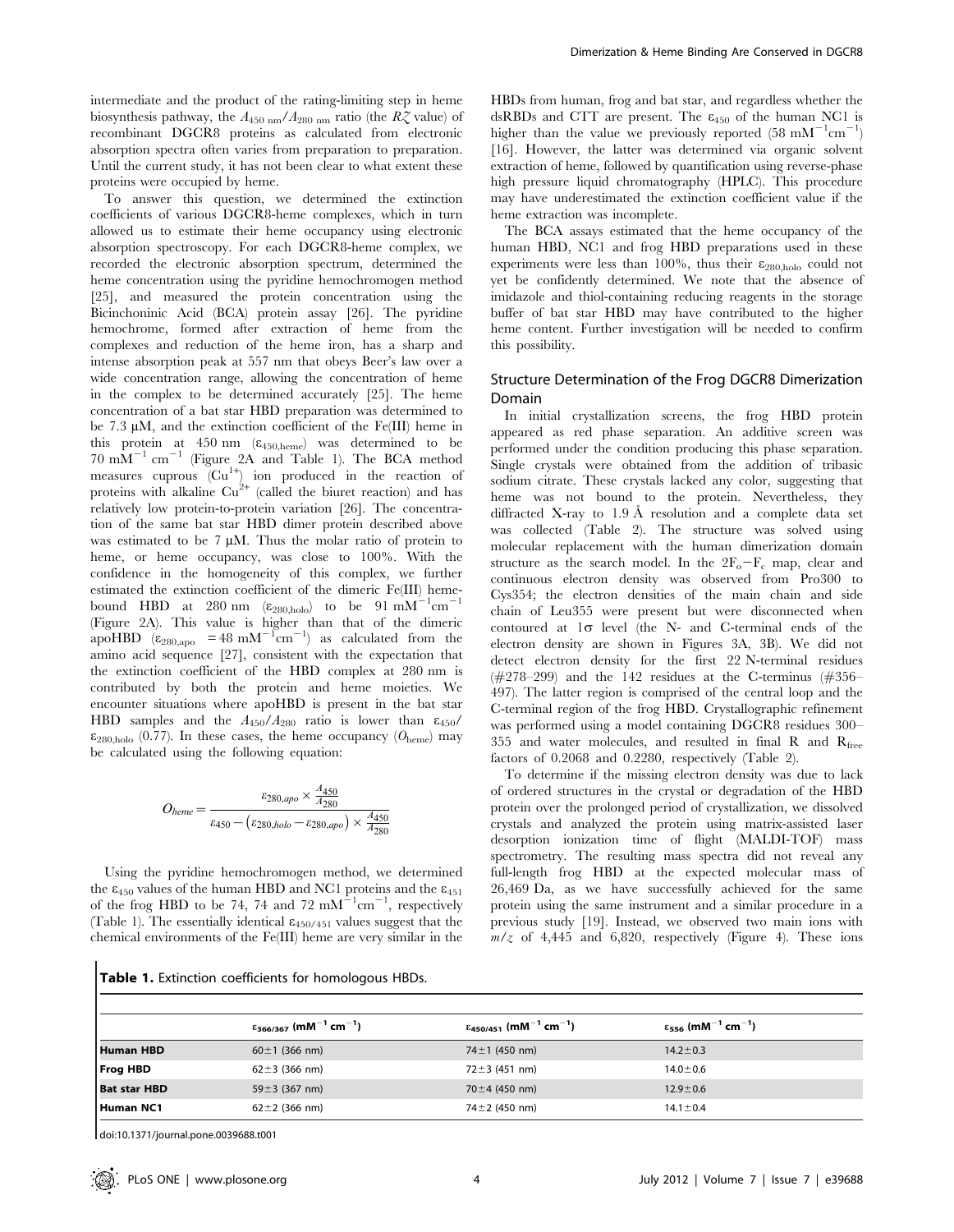Table 2. Crystallographic statistics of the structure of the frog DGCR8 dimerization domain.

| <b>Data collection</b>                      | <b>Native</b>       |
|---------------------------------------------|---------------------|
| Space group                                 | $P4_32_12$          |
| Cell dimensions                             |                     |
| a, b, c (Å)                                 | 39.89, 39.89, 82.13 |
| $\alpha$ , $\beta$ , $\gamma$ ( $\degree$ ) | 90, 90, 90          |
| Resolution (A)                              | 80-1.9 (1.97-1.9)   |
| Observed reflections                        | 64,720              |
| Unique reflections                          | 5,640               |
| Wavelength (Å)                              | 1.54                |
| $R_{sym}$                                   | $0.1$ $(0.459)$     |
| $I/\sigma(I)$                               | 21.23 (3.38)        |
| Completeness (%)                            | 99.1 (99.6)         |
| Redundancy                                  | 11.5(6.6)           |
| <b>Refinement</b>                           |                     |
| Resolution (Å)                              | $35.9 - 1.9$        |
| No. of reflections used                     | 5,593               |
| $\mathsf{R}_{\mathsf{work}}$                | 0.2068              |
| $R_{\text{free}}$                           | 0.2280              |
| Average B factor (Å <sup>2</sup> )          |                     |
| protein/water                               | 34.773/37.255       |
| Root mean square deviation                  |                     |
| bond length (Å)/angles (°)                  | 0.007/1.081         |
| Content of asymmetric unit                  |                     |
| No. of protein molecules                    | $\mathbf{1}$        |
| No. of protein                              |                     |
| Residues/atoms                              | 56/454              |
| No. of solvent atoms                        | 33                  |
| <b>Ramachandran statistics</b>              |                     |
| Allowed/generous/disallowed (%)             | 100/0/0             |

 $R_{\mathsf{sym}}\!=\!\sum_{h\mathsf{k}l}\sum_{i}\mid\!\mathit{l}_{i}\!\mathit{(hkl)}\!=\!<\!\mathit{l}(h\mathit{kl})\!>\mid\!\mathit{l}\sum_{h\mathsf{k}l}\sum\!\mathit{l}_{i}\!\mathit{(hkl)}.~R_{\mathsf{work}}\!=\!\sum_{l}\!|F_{o}\!-\!F_{c}|/\!\sum_{l}\!\mathit{F}_{o}\!.$  $R_{\text{free}} = \sum_{i} |F_{o} - F_{c}| / \sum_{i} F_{o}$ , calculated using a random set containing 10% reflections

that were not included in refinement.

doi:10.1371/journal.pone.0039688.t002

correspond to protein segments with molecular masses of 4,444 Da and 6,819 Da. The molecular mass of the residues observed in the continuous electron density of the crystal structure is 6,371 Da, which is close to the mass of the ion observed at  $m/z$  of 6,820. Inclusion of neighboring Arg299, His356, and Tyr357 into the calculation produces a fragment with a molecular mass of 6,828 Da, which is very close to the mass observed via mass spectrometry. Thus, our crystals contained the dimerization domain generated through degradation of the HBD. Some neighboring residues likely existed in the polypeptide chain in the crystals, but adopted flexible conformation. We have not been able to identify the protein fragment corresponding to the  $4,445$   $m/z$  peak, either in the electron density or via additional biochemical analyses due to the limited amount of material. It is possible that this peak represents a degradation product from the dimerization domain or from another region of the HBD. In the mass spectrum, the intensity of the  $4,445$   $m/z$  peak is higher than that of the 6,820  $m/z$  peak (Figure 4). However, because ionization efficiency often negatively correlates with molecular mass, the

4444-Da species is not necessarily more abundant than the 6819-Da species in the crystals.

# Structural Conservation of Dimerization and Heme Binding

The frog dimerization domain crystal contains a single polypeptide chain in the asymmetric unit. The chain forms a dimer via a crystallographic twofold symmetry (Figure 3C). The subunits in each dimer are held together by an extensive interface mainly mediated by hydrophobic interactions. The WW motif folds into three  $\beta$ -strands ( $\beta$ 1– $\beta$ 3). After strand  $\beta$ 3, the polypeptide chain extends through a hinge loop into a fourth  $\beta$ -strand ( $\beta$ 4) that interacts with the WW motif of the partner subunit, forming a continuous  $\beta$ -sheet and resulting in an apparently domainswapped dimer. All DGCR8 residues known to be important for heme binding, including Pro351 [19], Cys352 [16] and Trp329 [21], cluster on a common surface (shown in red in Figure 3C). With a modest conformational change, this surface could form a pocket to accommodates the Fe(III) heme and allow the two Cys352 side chains to coordinate the heme iron from both sides of the heme plane.

The dimerization domain structure of frog DGCR8 is very similar to that of human DGCR8 with some differences at the Nand C-termini. Superimposition of the C $\alpha$  atoms of the two structures (Figure 3D) results in a low overall root mean square deviation of 0.38 Å. This is not surprising given that only three residues out of a total of 55 amino acids are different between the human and frog dimerization domain sequences (Figure 1C). Pro300 and Pro301 at the N-terminus of the frog structure are shifted by about  $7 \text{ Å}$  and  $3 \text{ Å}$ , respectively (Figure 3D). The human DGCR8 dimerization domain was crystallized in the presence of the N-terminal 22 amino acids (residues 276–297) [21]. Even though these residues are disordered, with no electron density observed, they may have contributed to the structural differences at the N-terminus. In the structural superimposition, the side chain of frog Cys354 points toward a direction distinct from that of human Cys352, as supported by a relatively weak but substantial electron density (Figure 3B). This observation suggests that the conformation of this axial ligand of Fe(III) heme is flexible, due to absence of heme and/or close proximity to the C-terminus. Overall, the high degree of sequence and structural conservation suggests that frog DGCR8 uses the same mechanism of dimerization to aid heme binding as identified in human DGCR8 [19,21].

#### **Discussion**

Here we explore the heme binding and dimerization properties of DGCR8 homologues. We show that both frog and bat star homologues bind Fe(III) heme in the same manner as human DGCR8. The structure of the dimerization domain of frog DGCR8 is nearly identical to that of human DGCR8.

Among the known domains of DGCR8, the WW motifcontaining dimerization domain is a defining feature of the DGCR8 family proteins. The sequences of over 40 DGCR8 homologues are available in the UniProt Knowledgebase (Uni-ProtKB) and National Center for Biotechnology Information (NCBI) databases. All of them can be uniquely identified when only the dimerization domain sequences are used in the search. In contrast, the two dsRBDs arranged in tandem (dsRBD1 and dsRBD2) are found in many RNA-binding proteins that function either in other steps of miRNA biogenesis, such as the HIV transactivator RNA (TAR)-binding protein (TRBP) and the protein kinase R (PKR)-activating protein (PACT) [28,29], or in pathways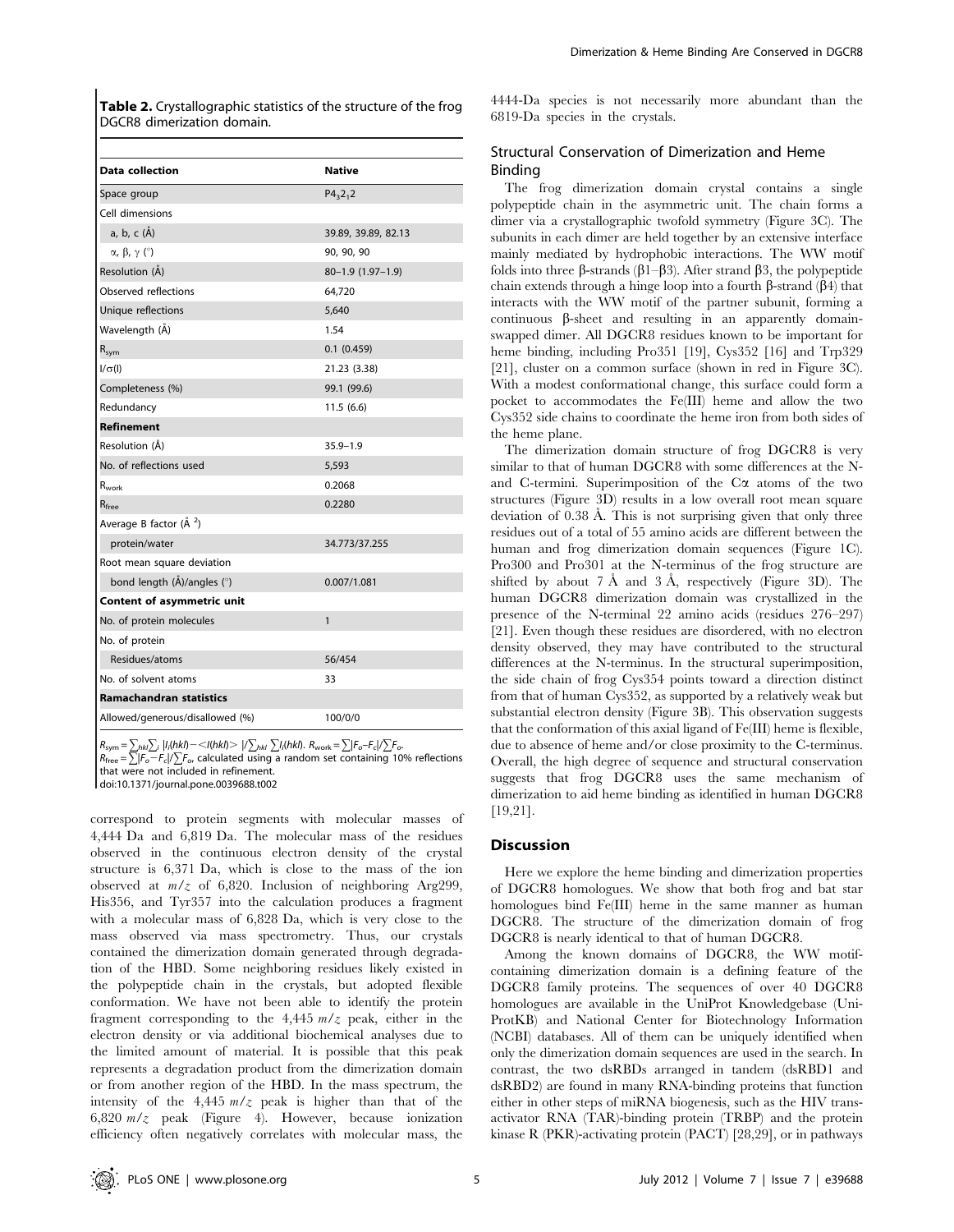

Figure 3. Crystal structure of the frog DGCR8 dimerization domain. (A-B)  $2F_o-F_c$  electron density maps, contoured at 1 $\sigma$  level, of the N- and C-terminal regions of the frog dimerization domain, respectively. (C) Wall-eyed stereo diagram of the crystal structure of frog dimerization domain. The dimer subunits are colored green and blue. Secondary structures from the green subunit are denoted with a prime. The crystallographic two-fold axis relating the two subunits is indicated by the arrow. Residues known to be important for heme binding are highlighted in red. (D) Superimposition of human (orange) and frog (blue) dimerization domain  $Ca$  traces shown in stereo. doi:10.1371/journal.pone.0039688.g003

not known to be directly related to miRNA processing (such as Staufen) [30]. Our studies show that both sequence and structure of the dimerization domain are highly conserved ([21] and herein).

The dimerization domain is an integral part of the hemebinding domain in human DGCR8; it aligns residues important for heme-binding in proper spatial positions (Figure 3C) [21]. We are interested to investigate if heme binding is also a conserved feature of DGCR8. Beyond the dimerization domain, the central loop region (containing at least residues 377–410 in human DGCR8) is dispensable for heme binding and is poorly conserved (Figure 1C). We recently showed that a function of the central loop is to present a site for cleavage of DGCR8 by caspases, which results in inhibition of its pri-miRNA processing activity [31]. The C-terminal region of the HBD (residues 411–498 in humans) is required for heme binding [21] and is modestly conserved. It is not clear yet how the C-terminal region contributes to association with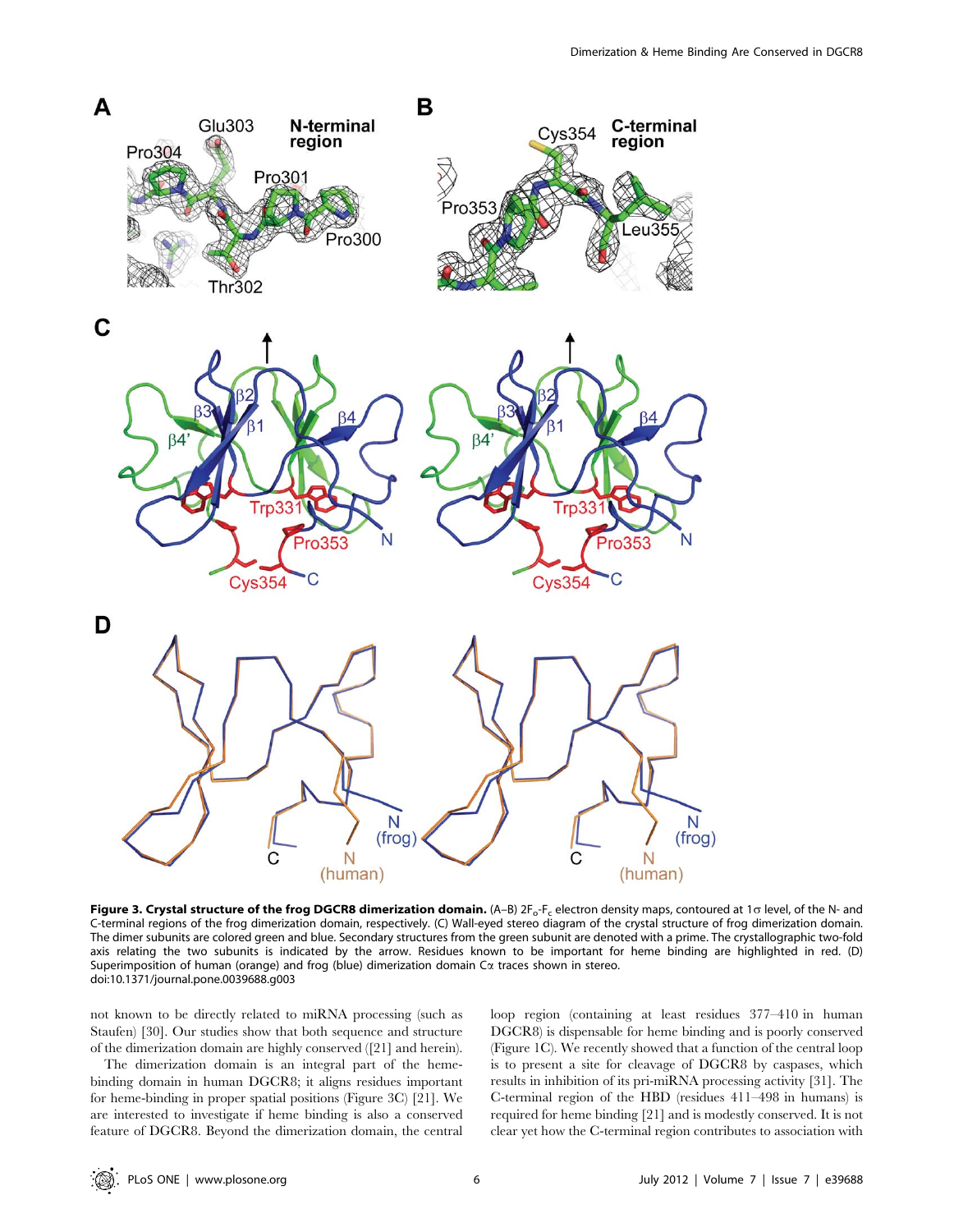

Figure 4. MALDI-TOF mass spectrometry analysis of crystals obtained from frog DGCR8 HBD. Ions with a "+1" charge state are labeled with their corresponding  $m/z$  values. The ion with  $m/z$  of 6820.0 roughly corresponds to the dimerization domain observed in the crystal structure.

doi:10.1371/journal.pone.0039688.g004

heme. Furthermore, DGCR8 is the only known heme protein that uses two cysteine side chains as coaxial ligands for binding Fe(III) heme [19]. The axial ligand Cys352 and its immediate neighboring residue Pro351 are completely conserved. Trp329, which is also important for human DGCR8 to bind Fe(III) heme, is conserved in mammals, birds, lizards, amphibians, fish and starfish, but not in insects and worms. The relationship between conservation of Trp329 and heme binding will be addressed in a separate study. Overall, our study supports the Fe(III) hememediated activation of pri-miRNA processing as a common mechanism not only among vertebrates, but also in at least some invertebrates.

#### Materials and Methods

#### Plasmid Construction

The coding sequence of bat star DGCR8 HBD (residues 180– 392), was amplified from a partial cDNA (NCBI Accession number GQ397480) using PCR and was cloned into pET-24a<sup>+</sup> (Novagen), between the NdeI and XhoI sites. The coding sequence of the plasmid was verified via sequencing.

#### Protein Expression and Purification

The human, frog and bat star  $HBD-His<sub>6</sub>$  proteins were expressed in E. coli strain BL21-CodonPlus (DE3)-RIPL (Stratagene, a part of Agilent Technologies) and purified using Ni-affinity chromatography followed by size exclusion chromatography, similar to the procedure previously used for human HBD-His $_6$ [21]. A heme biosynthesis intermediate  $\delta$ -aminolevulinic acid (MP) Biomedicals) was added to a final concentration of 1 mM at the time of induction. In  $Ni^{2+}$  affinity chromatography, both the lysis and wash buffers contained 500 mM NaCl, 10 mM imidazole, and 20 mM Tris pH 8.0; the elution buffer contained the same components except 200 mM imidazole. The SEC buffer contained 400 mM NaCl, 20 mM Tris pH 8.0, and 1 mM dithiothreitol (DTT). In the purification of bat star  $HBD-His<sub>6</sub>$ , the protein was immediately buffer-exchanged into 400 mM NaCl and 20 mM Tris pH 8.0 after affinity chromatography, prior to storage at  $4^{\circ}$ C overnight and the SEC purification step in the following day. The buffer exchange used here and below was achieved using Amicon Ultracel centrifugal concentrators with Molecular Weight Cutoff's of 10 or 30 kDa (EMD Millipore, Billerica, MA).

The human NC1 protein was expressed and purified as previously described [16].

# Pyridine Hemochromogen Assay and Determination of Extinction Coefficients and Heme Occupancy

Reducing reagents were removed from the purified NC1 and HBD proteins via buffer exchange to avoid interference with the BCA assay. Same protein stock solutions were then used in both pyridine hemochromogen and BCA assays. Pyridine hemochromogen assays were performed as described [25]. Briefly, 500  $\mu$ L of a stock solution containing 0.2 M NaOH and 40% pyridine and  $3 \mu L$  of 0.1 M potassium ferricyanide were mixed with 500  $\mu L$  of protein solution in a cuvette. The oxidized absorption spectrum was recorded between 500 and 600 nm using a Cary 300 spectrophotometer (Varian, Palo Alto, CA), with the spectral bandwidth set to 0.5 nm and in single beam mode. A few crystals of sodium dithionite were added to the solution, mixed well, and the reduced spectrum was recorded. Heme concentration was determined using Beer's law  $(A = \varepsilon C)$ . The  $A_{557}$  was the absorbance at 557 nm from the reduced spectrum, and the  $\varepsilon_{557}$  is 34.53 mM<sup>-1</sup>cm<sup>-1</sup>. After the heme concentration (C) was determined, the extinction coefficients  $(\varepsilon)$  of the DGCR8-Fe(III) heme complex were calculated, again using Beer's law, from the electronic absorption spectra of the native protein at the wavelengths where only heme absorbed.

Protein concentrations were determined using the Micro BCA Protein Assay kit (Thermo Fisher Scientific, Rockford, IL) following to the manufacturer's protocol. Heme occupancy is defined as the molar ratio of heme and dimeric proteins in the complexes.

#### Crystallization

In an effort to crystallize the frog HBD in a thiol-oxidized state, this protein was treated with 10 mM oxidized glutathione (GSSG) at pH 8.0 for 20 min. GSSG was removed via buffer exchange into a low-salt buffer containing 200 mM NaCl, 20 mM Tris pH 8.0, and 5 mM DTT. Crystallization trials were set up using a Mosquito robot (TTP LabTech, Cambridge, MA) and hanging drop vapor diffusion method. Frog HBD at  $\sim 10 \text{ mg/mL}$ was mixed in a 1:1 (v/v) ratio with a well solution containing 20% (w/v) polyethylene glycol (PEG)-1000, 0.1 M imidazole pH 8.0, and 0.2 M calcium acetate, with 1 M tribasic sodium citrate added to the drop to 10% of final drop volume. Crystals were grown at  $18^{\circ}$ C in 4 months. Single crystals were soaked in a cryo-protection solution, containing all the components of the well solution and 20% glycerol, for 5 min at  $18^{\circ}$ C, mounted with CrystalCap HT Cryoloops (Hampton Research), and flash-frozen in liquid nitrogen prior to data collection.

## Data Collection, Structure Determination, Refinement and Analysis

Diffraction images were collected using a Rigaku R-AXIS-IV++ imaging plate detector and  $Cu K\alpha X$ -ray radiation from a Rigaku FRE+ rotating anode generator with confocal optics. Data were processed using HKL2000 [32]. Initial phases were calculated via molecular replacement using the program PHASER [33,34] with the human dimerization domain structure (PDB code 3LE4) as the search model. An initial model was built using ARP/wARP [35], followed by manual model building using COOT [36] and refinement using REFMAC [37] and PHENIX [38]. Structural superposition was performed using the program MAPS [39]. Coordinates and structure factor amplitudes have been deposited in the RCSB Protein Data Bank with accession code 4E5R.